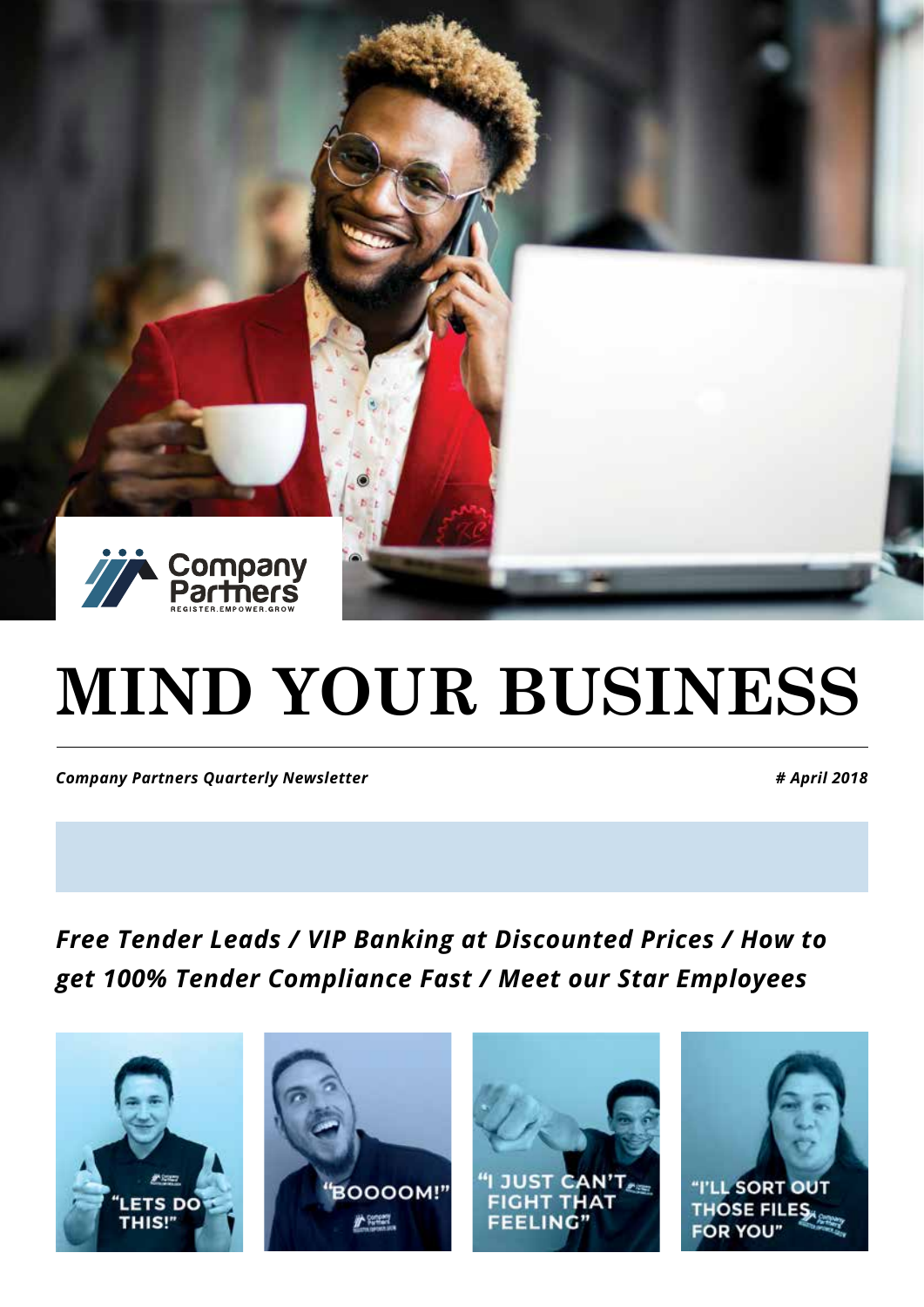

## **A NEW TENDER APP!**

### *Introducing our first FREE mobile Tender app...*

In March 2018, our Marketing Team finalised Company Partners's first ever mobile app, Tenders-4-Me. This app allows all our clients to locate relevant Tenders in close proximity to them.

*"With the Tenders-4-Me service we provide you with a list of the 5 Tenders in your industry, which are closest to you," explains our Tsitsi Kinnear, our Tender Department's legal expert.* 

To get the 5 free Tender Leads, clients simply need to download the app and fill out the basic info on their area of operation and the services they specialise in.

It's a once-off service and following the 5 identified Tender Leads, Company Partners will provide you with a quote on unlimited access to tender leads and expert tender assistance.

Daniel Coetzee and Darren Becker collectively spent more than 30 hours drafting and creating the app.

"Our app will expose entrepreneurs to Tenders and with our dedicated support staff, the process of Tendering," explains Daniel.

His favourite part of designing the app was "creating the design from a concept my colleague, Darren, and I drafted" and the most challenging part was ensuring "cross mobile compatibility".

The app is now compatible with Apple and Android phones.

We're looking forward to assisting entrepreneurs with this new app!





Sign up for service online right here > companypartners.co.za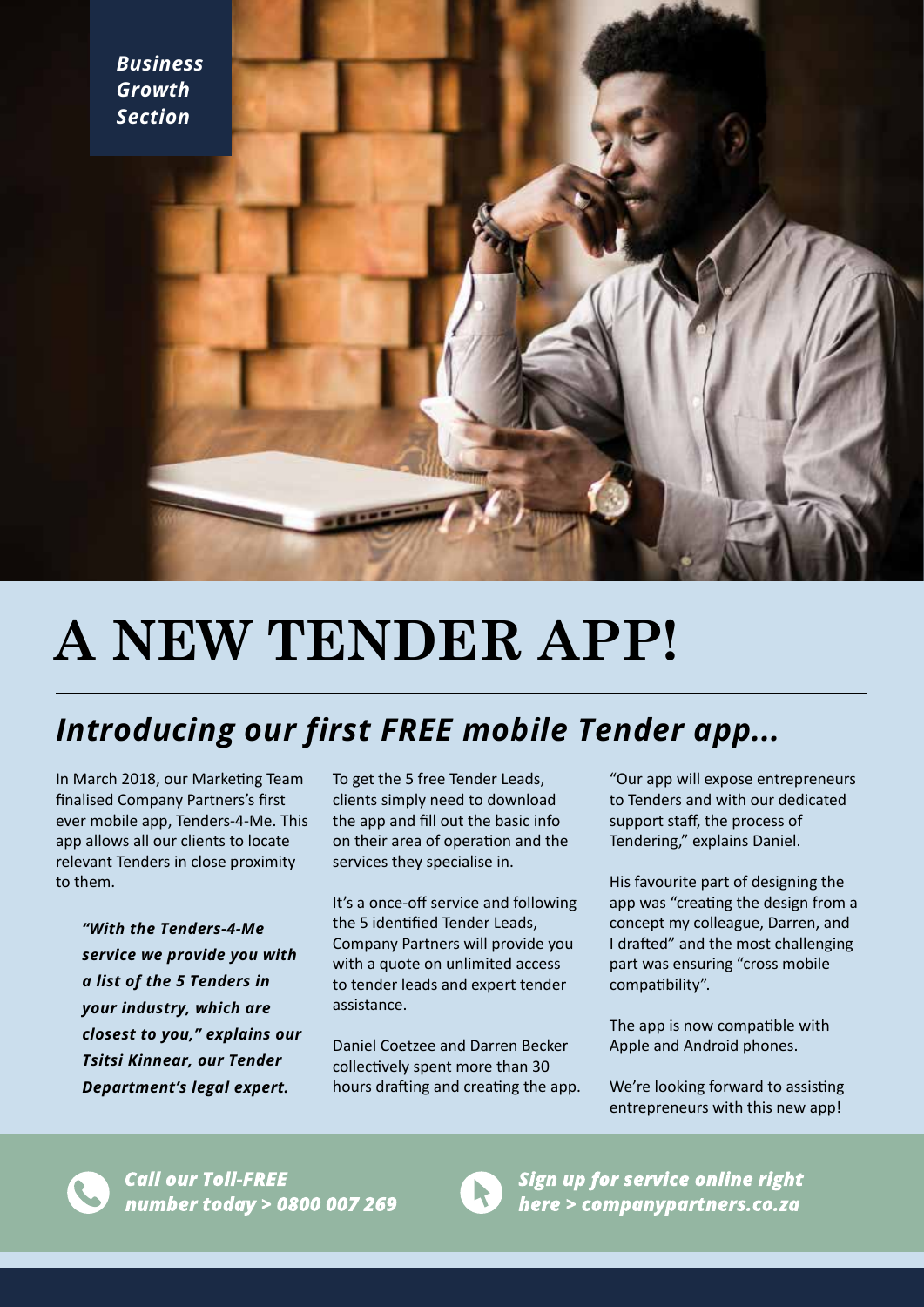### **EMPLOYEE EXCELLENCE AWARDS**



#### *January: Luthando, Junior Advisor*

*What defines excellence to you?* Excellence to me means giving your all towards your work and also being there to assist your teammates when they need you.

#### *Favourite part of your work?*

My favourite work is being part of this awesome team.

#### *How have seen yourself grow in your work in the last couple of month?*

I have seen myself grow and I'm looking forward to even growing more!



#### *February: Martin, Content Management*

#### *What defines excellence to you?*

Excellence in my eyes is always giving clients more than they expect and ensuring they are happy.

#### *Favourite part of your work?*

To solve issues and see that our clients are happy.

#### *How have seen yourself grow in your work in the last couple of month?*

I have gotten out of my comfort zone and started doing work I have never done before.

## **VIP BANKING**

### *Company Partners teams up with Nedbank to offer VIP bank services!*

We're so proud to introduce our partnership with Nedbank.

We now offer all our clients a Nedbank Business Account for a discounted once-off price of R 280 (including VAT, excluding monthly fees) plus a FREE VIP call out visit! Ts & Cs apply. Prices subject to change.

This means Nedbank will personally visit all our clients to open up their VIP accounts ASAP.

They'll collect the necessary documents and signatures at our clients' home – no need for any bank queues.



## **NEW OFFERINGS**

## *Company Partners still going full-steam ahead with the new Maintenance Services.*

In May 2017 we introduced brand new maintenance services to ensure that our clients would be taken care of all-year round and to ensure those entrepreneurs who do not have access to significant amounts of capital could also afford our experts' assistance.

It's only been months into our subscription services and all our new offerings - from our CIPC Annual Returns and Annual Tax to Accounting - are showing great benefit to SA Entrepreneurs! Our established maintenance services like our Tender subscription service and our Website and Email Hosting are still going strong as well.

Here's to another year of developing service offerings that we feel will support SA entrepreneurs in their mission to grow their businesses and empower themselves.